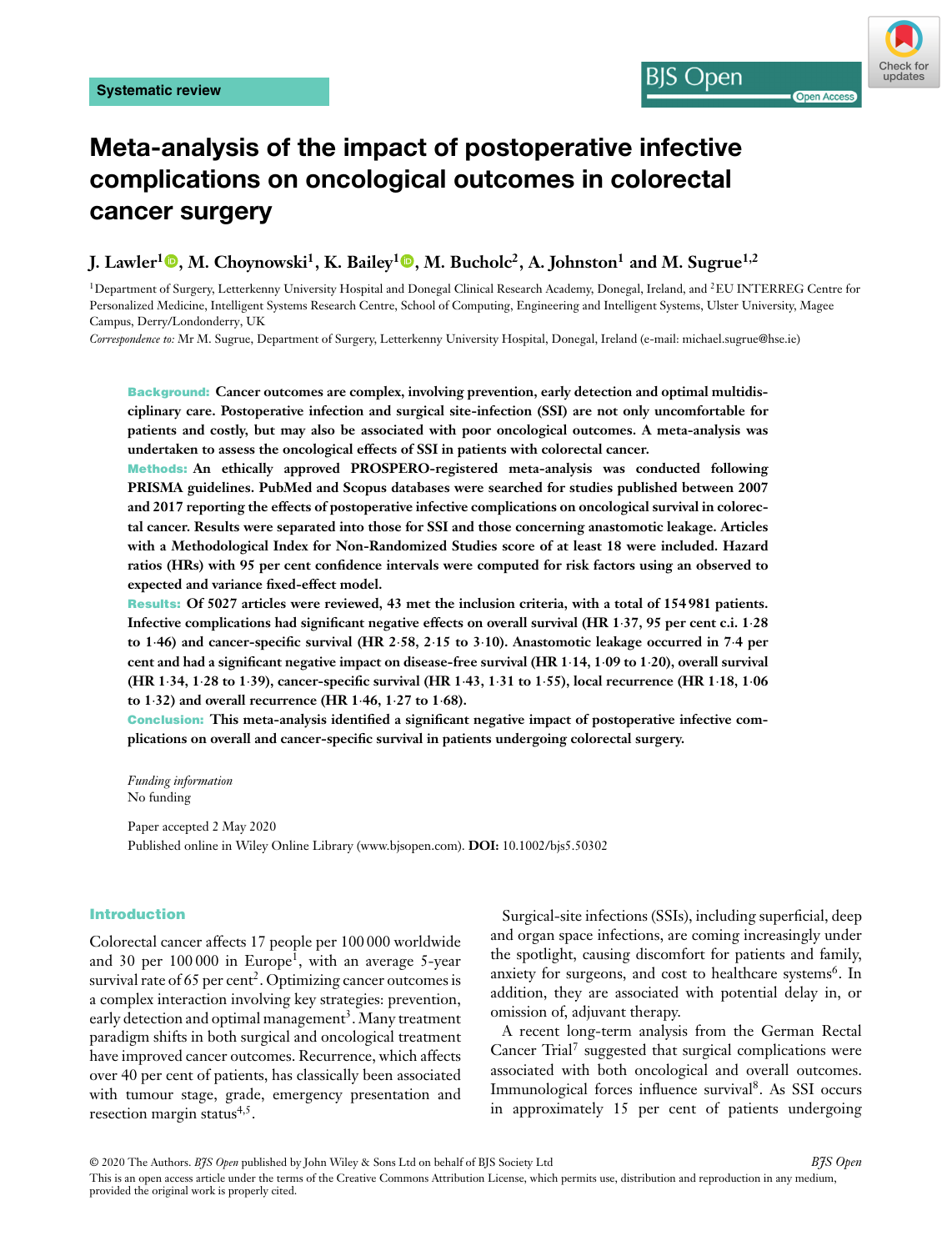

colorectal surgery, a clear understanding of any adverse relationship is important<sup>9</sup>.

Although surgeons and patients alike fear the morbidity and mortality associated with postoperative complications, their potential negative impact on oncological outcomes is not widely understood or reported routinely $10,11$ . A meta-analysis was undertaken to determine the impact of postoperative infections on oncological outcomes in colorectal cancer surgery.

## **Methods**

A study was conducted to assess the impact of postoperative infective complications on oncological outcomes in colorectal cancer surgery. The study was registered with PROSPERO (registration number: 42017069038) and followed PRISMA guidelines<sup>12</sup>. PubMed and Scopus were searched for studies that met the eligibility criteria. Original articles, published between June 2007 and May 2017,

which reported the effect of infective complications on oncological survival in both colonic and rectal cancer were identified. The search strategy used the following keywords: Colon Cancer, Colorectal Cancer, Rectal Cancer, Complication, Infection, Oncological Outcomes, Anastomotic Leak, Survival and SSI. Animal studies, review articles, non-English papers, duplicate data sets and results published only in abstracts were excluded. Details of the search strategy and data management are available in *Tables S1* and *S2* (supporting information).

## **Data extraction and quality assessment**

The abstracts were screened by one author and full texts by three authors. The descriptive and quantitative data from the screened studies were extracted and papers were graded using the Methodological Index for Non-Randomized Studies (MINORS)<sup>13</sup>. The MINORS criteria have been designed to assess the quality of comparative and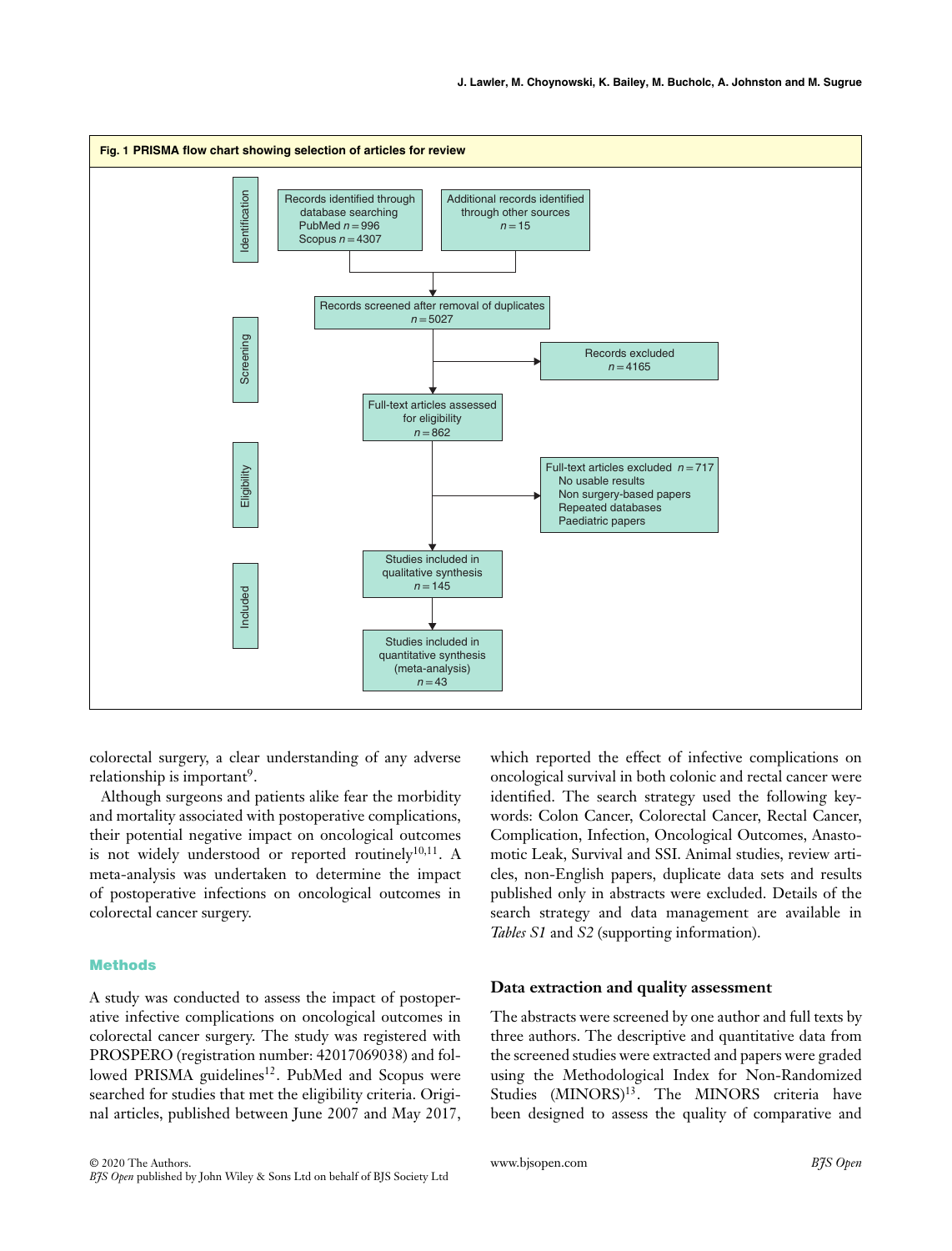## **Table 1 Study characteristics**

| Reference                                                   | Country       | Study design                   | <b>Multicentre database</b><br>study | No. of<br>patients | Anastomotic<br>leak      |
|-------------------------------------------------------------|---------------|--------------------------------|--------------------------------------|--------------------|--------------------------|
| Bertelsen et al. <sup>17</sup>                              | Denmark       | Prospective                    | Yes                                  | 1494               | 163(10.9)                |
| Cone et al. <sup>18</sup>                                   | <b>USA</b>    | Prospective                    | Yes                                  | 24730              |                          |
| Espín et al. <sup>19</sup>                                  | Spain         | Prospective                    | Yes                                  | 1181               | 100(8.5)                 |
| Jörgren et al. <sup>20</sup>                                | Sweden        | Prospective                    | Yes                                  | 1977               | 172(8.7)                 |
| Krarup et al. <sup>21</sup>                                 | Denmark       | Prospective                    | Yes                                  | 9333               | 593(6.4)                 |
| Kube et al. <sup>22</sup>                                   | Germany       | Prospective                    | Yes                                  | 28271              | 844(3.0)                 |
| Aquina et al. <sup>23</sup>                                 | <b>USA</b>    | Retrospective                  | Yes                                  | 24 4 26            |                          |
| Artinyan et al. <sup>24</sup>                               | <b>USA</b>    | Retrospective                  | Yes                                  | 12075              |                          |
| Chu et al. <sup>25</sup>                                    | <b>USA</b>    | Retrospective                  | Yes                                  | 528                |                          |
| Nordholm-Carstensen et al. <sup>26</sup>                    | Denmark       | Retrospective                  | Yes                                  | 774                | 71(9.2)                  |
| Boccola et al. <sup>27</sup>                                | Australia     | Prospective                    | No                                   | 1576               | 110 $(7.0)$              |
| Duron et al. <sup>28</sup>                                  | France        | Prospective                    | No                                   | 3322               |                          |
| Eberhardt et al. <sup>29</sup>                              | <b>USA</b>    | Prospective                    | No                                   | 177                | 59(33.3)                 |
| Gong et al. <sup>30</sup>                                   | China         | Prospective                    | No                                   | 460                | 35(7.6)                  |
| Gupta et al. <sup>31</sup>                                  | Nepal         | Prospective                    | No                                   | 272                | 18(6.6)                  |
| Jannasch et al. <sup>32</sup>                               | Germany       | Prospective                    | No                                   | 17867              | 2134 (11.9)              |
| Law et al. $33$                                             | China         | Prospective                    | No                                   | 1657               | 47 $(2.8)$               |
| Law et al. $34$                                             | China         | Prospective                    | No                                   | 1580               | 60(3.8)                  |
| Platt et al. <sup>35</sup>                                  | <b>UK</b>     | Prospective                    | No                                   | 454                |                          |
| Ptok et al. <sup>36</sup>                                   | Germany       | Prospective                    | No                                   | 2044               | 303(14.8)                |
| Richards et al. <sup>37</sup>                               | <b>UK</b>     | Prospective                    | No                                   | 423                | 18(4.3)                  |
| Smith et al. <sup>38</sup>                                  | <b>USA</b>    | Prospective                    | No                                   | 1127               | 40(3.5)                  |
| Smith et al. <sup>39</sup>                                  | <b>USA</b>    | Prospective                    | No                                   | 184                | 12(6.5)                  |
| Thorgersen et al. <sup>40</sup>                             | Norway        | Prospective                    | No                                   | 540                |                          |
| Attiê et al. <sup>41</sup>                                  | <b>Brazil</b> | Retrospective                  | No                                   | 106                |                          |
| Ebinger et al. <sup>42</sup>                                | Switzerland   | Retrospective                  | No                                   | 584                | 64(11.0)                 |
| Goto et al. <sup>43</sup>                                   | Japan         | Retrospective                  | No                                   | 3364               | 85(2.5)                  |
| Haruki et al. <sup>44</sup>                                 | Japan         | Retrospective                  | No                                   | 77                 |                          |
| Huang et al. <sup>45</sup>                                  | China         | Retrospective                  | No                                   | 215                |                          |
| Jung et al. <sup>46</sup>                                   | Korea         | Retrospective                  | No                                   | 1391               | 35(2.5)                  |
| Kang et al. <sup>47</sup>                                   | Korea         | Retrospective                  | No                                   | 1083               | 69(6.4)                  |
| Katoh et al. <sup>48</sup>                                  | Japan         | Retrospective                  | No                                   | 1101               |                          |
| Kerin Povšič et al. <sup>49</sup>                           | Slovenia      | Retrospective                  | No                                   | 186                |                          |
| Kulu et al. <sup>50</sup><br>Lee et al. $51$                | Germany       | Retrospective                  | No                                   | 570                | 51(8.9)                  |
| Lim et $al.^{52}$                                           | Korea         | Retrospective                  | No                                   | 1278               | 51 $(4.0)$               |
| Marra et al. <sup>53</sup>                                  | Korea         | Retrospective                  | No<br>No                             | 2510<br>445        | 141(5.6)                 |
|                                                             | Switzerland   | Retrospective                  |                                      |                    | 12 $(2.7)$               |
| McMillan et al. <sup>54</sup>                               | UK.           | Retrospective                  | No                                   | 920                | 24(2.6)                  |
| Miccini et al. <sup>55</sup><br>Mrak et al. <sup>56</sup>   | Italy         | Retrospective                  | No                                   | 479<br>811         | 34(7.1)<br>54(6.7)       |
|                                                             | Austria       | Retrospective                  | No                                   |                    |                          |
| Nachiappan et al. <sup>57</sup><br>Noh et al. <sup>58</sup> | UK<br>Korea   | Retrospective<br>Retrospective | No<br>No                             | 1048<br>1258       | 99(9.4)<br>101(8.0)      |
| Tsujimoto et al. <sup>59</sup>                              | Japan         | Retrospective                  | No                                   | 1083               |                          |
|                                                             |               |                                |                                      |                    | 29(2.7)                  |
| Total                                                       |               |                                |                                      | 154981             | $7.4$ (2 $.5 - 33.3$ )%* |

Values in parentheses are percentages unless indicated otherwise; \*values are mean (range).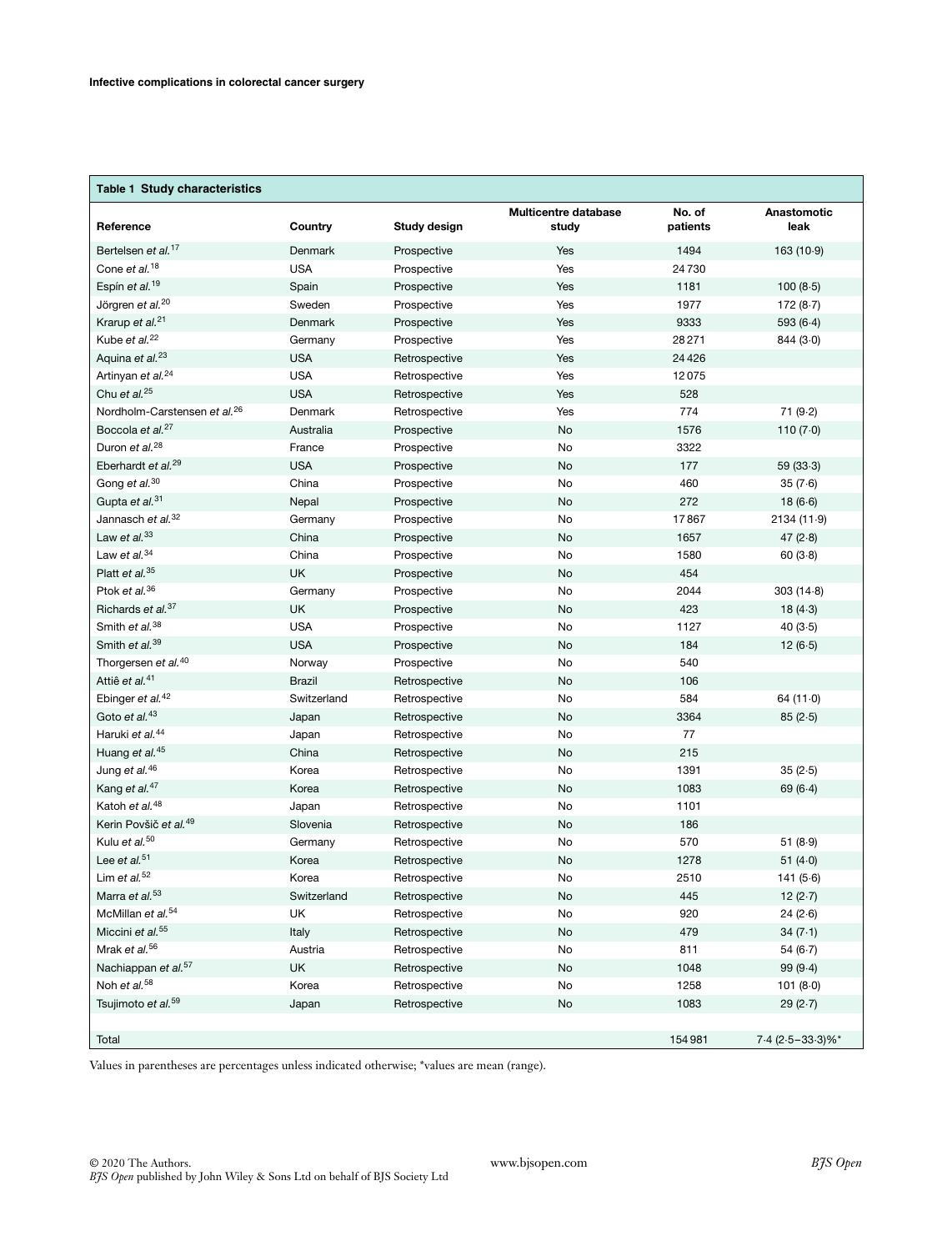| Fig. 2 Impact of surgical-site infection on overall survival       |      |                  |          |         |               |                     |                                                |  |  |  |
|--------------------------------------------------------------------|------|------------------|----------|---------|---------------|---------------------|------------------------------------------------|--|--|--|
|                                                                    |      | <b>Infection</b> |          |         |               | <b>Hazard ratio</b> | <b>Hazard ratio</b>                            |  |  |  |
| Reference                                                          | Yes  | No               | $O-E$    | v       | Weight $(\%)$ | $Exp[(O-E)/V)]$     | $Exp[(O-E)/V)]$                                |  |  |  |
| Artinyan et al. <sup>24</sup>                                      | 2714 | 9361             | 162.010  | 599.976 | 71.4          | 1.31(1.21, 1.42)    |                                                |  |  |  |
| Cone et al. <sup>18</sup>                                          | 206  | 24524            | 16.503   | 18.851  | 2.2           | 2.40(1.53, 3.77)    |                                                |  |  |  |
| Duron et al. <sup>28</sup>                                         | 562  | 2546             | 6.824    | 7.947   | 0.9           | 2.36(1.18, 4.73)    |                                                |  |  |  |
| Haruki et al. <sup>44</sup>                                        | 10   | 67               | 5.401    | 4.203   | 0.5           | 3.61(1.39, 9.40)    |                                                |  |  |  |
| Huang et al. <sup>45</sup>                                         | 33   | 182              | 10.557   | 9.513   | $1 - 1$       | 3.03(1.61, 5.73)    |                                                |  |  |  |
| Kerin Povšič et al. <sup>49</sup>                                  | 55   | 131              | 12.626   | 25.843  | 3·1           | 1.63(1.11, 2.40)    |                                                |  |  |  |
| Law et $al.^{33}$                                                  | 110  | 1547             | 39.948   | 76.131  | $9 - 1$       | 1.69(1.35, 2.12)    |                                                |  |  |  |
| Platt et al. $35$                                                  | 104  | 334              | 2.400    | 5.222   | 0.6           | 1.58(0.67, 3.73)    |                                                |  |  |  |
| Richards et al. <sup>37</sup>                                      | 105  | 318              | 8.452    | 36.573  | 4.4           | 1.26(0.91, 1.74)    |                                                |  |  |  |
| Thorgersen et al. <sup>40</sup>                                    | 104  | 436              | $-7.293$ | 44.877  | 5.3           | 0.85(0.63, 1.14)    |                                                |  |  |  |
| Tsujimoto et al. <sup>59</sup>                                     | 65   | 1018             | 5.090    | 11.127  | $1-3$         | 1.58(0.88, 2.84)    |                                                |  |  |  |
| Total                                                              | 4068 | 40464            |          |         | $100-0$       | 1.37(1.28, 1.46)    |                                                |  |  |  |
| Heterogeneity: $\chi^2$ = 34.39, 10 d.f., $P < 0.001$ ; $P = 71\%$ |      |                  |          |         |               |                     |                                                |  |  |  |
| Test for overall effect: $Z = 9.06$ , $P < 0.001$                  |      |                  |          |         |               |                     | 0.5<br>0.2<br>$\overline{2}$<br>5<br>0.1<br>10 |  |  |  |
|                                                                    |      |                  |          |         |               |                     | Infection improves OS<br>Infection worsens OS  |  |  |  |

Hazard ratios are shown with 95 per cent confidence intervals. A fixed-effect model was used for meta-analysis. O-E, observed to expected; V, variance; OS, overall survival.

non-comparative surgical studies using a three-point scale (0, not reported; 1, reported but inadequate; 2, reported and adequate), with assessment of eight items for non-comparative studies and 12 items for comparative studies. The ideal global scores for comparative and non-comparative studies are 24 and 16 respectively.

Articles were graded by three reviewers initially, and only those that scored at least 18 of 24 were included in the statistical analysis. If there was disagreement on whether a paper should be included or not, another reviewer graded it and made the final decision. At the outset both rectal and colonic cancer procedures were grouped into a single category.

Results were separated into two key categories: infective complications (SSI, organ space infections, infectious complications, sepsis) and anastomotic leakage. SSI was defined according to the Centers for Disease Control and Prevention<sup>14</sup> definition, whereas anastomotic leak was defined as reported in each article.

Overall survival, disease-free survival, cancer-specific survival and cancer recurrence data were analysed for each outcome where data were available and applicable. Survival terms were defined in accordance with National Institutes of Health–National Cancer Institute definitions<sup>15</sup>.

## **Statistical analysis**

For oncological outcomes, hazard ratios (HRs) were taken from papers or calculated using the MedCalc® statistical

calculator (MedCalc, Ostend, Belgium). Observed minus expected (O-E) values and variance were calculated<sup>16</sup>, and used to compute statistical values for use in the analysis.

Statistical analysis was performed in Review Manager (RevMan) version 5 (Nordic Cochrane Centre, Cochrane Collaboration, Copenhagen, Denmark) using O-E and variance, a fixed-effect model for analysis and HR as effect measure, with 95 per cent confidence intervals. Significance was assessed at the two-sided 5 per cent level using HRs. The complication has a significant effect on the measured oncological outcome if the 95 per cent confidence interval of the HR does not include 1⋅00.

## **Results**

A total of 5027 individual articles were reviewed in this study (*Fig*. *1*), of which 145 were found to be relevant and underwent MINORS grading. Forty-three articles<sup>17-59</sup> met all inclusion criteria and were used in the data analysis, with a total cohort size of 154 981 patients (*Table 1*). Publications were from the USA (7), Korea (5), the UK (4), Japan (4), China (4), Germany (4) and other countries (15). There were 23 retrospective and 20 prospective studies in this meta-analysis. Ten studies were from multicentre databases (6 prospective, 4 retrospective).

## **Non-anastomotic infective complications**

Sixteen papers reported SSI data that allowed meaningful analysis. Of these, 11 of 16 papers contained data on overall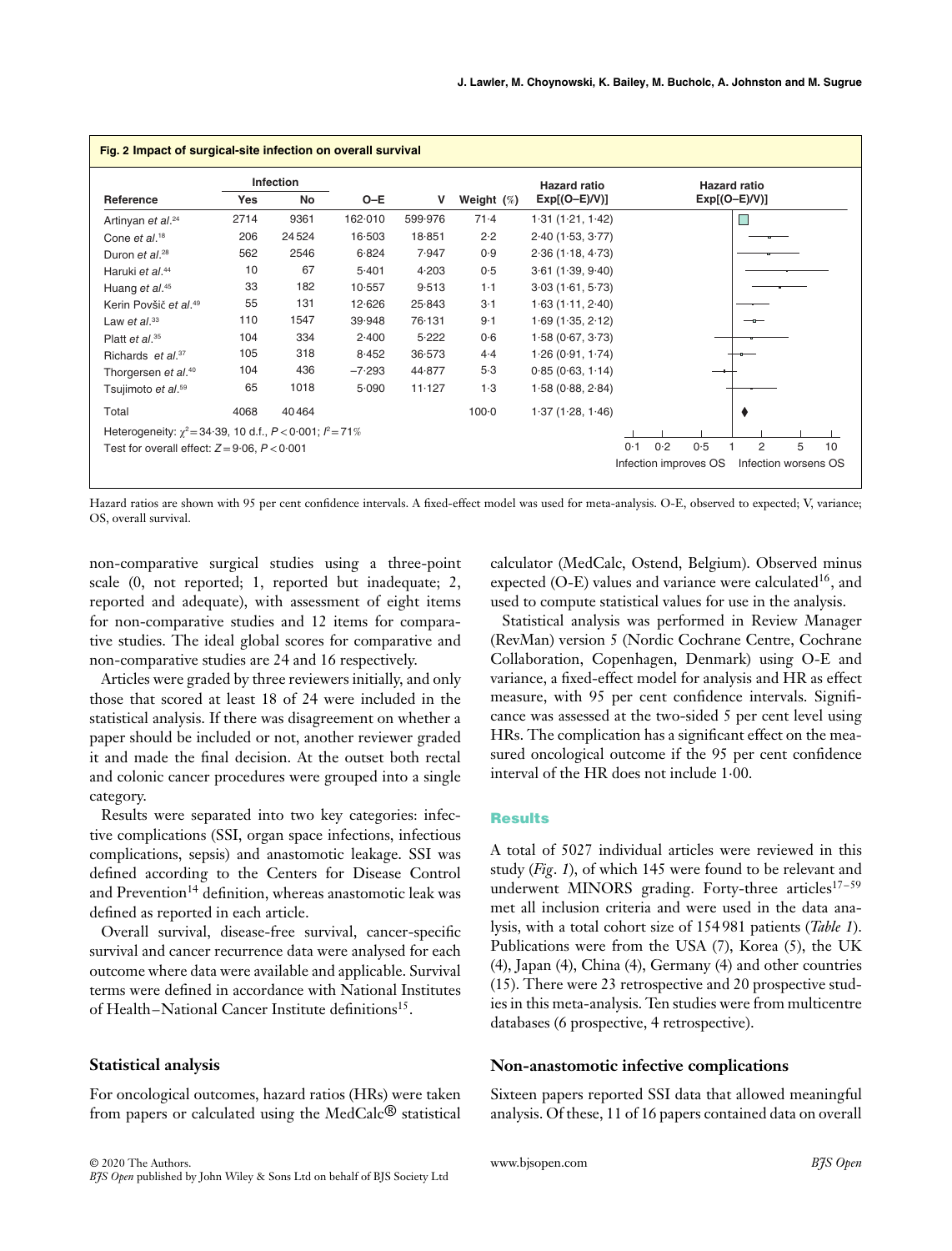| $Exp[(O-E)/V)]$<br>$Exp[(O-E)/V)]$<br>$O-E$<br>Yes<br>No<br>v<br>Weight $(\%)$<br>163<br>1331<br>1.8<br>21.323<br>43.657<br>1.63(1.21, 2.19)<br>9.9<br>110<br>1466<br>24.237<br>243-408<br>1.10(0.97, 1.25)<br>118<br>19.273<br>40.624<br>1.61(1.18, 2.19)<br>59<br>1·6<br>15.016<br>64<br>520<br>0.875<br>0.6<br>1.06(0.64, 1.76)<br>23-107<br>1053<br>2.202<br>0.9<br>1.10(0.73, 1.65)<br>100<br>425<br>35<br>31.113<br>16.409<br>6.66(4.11, 10.80)<br>0.7<br>85<br>3279<br>8.885<br>14.571<br>0.6<br>1.84(1.10, 3.07)<br>2134<br>15733<br>250.232<br>1136-49<br>46.1<br>1.25(1.18, 1.32)<br>$\oplus$<br>136<br>7.093<br>18.742<br>114<br>0.8<br>1.46(0.93, 2.30)<br>1014<br>13-876<br>13-056<br>69<br>0.5<br>2.89(1.68, 4.98)<br>420<br>8169<br>22.269<br>122.143<br>$5-0$<br>1.20(1.00, 1.43)<br>844<br>27427<br>231.471<br>571.064<br>23.2<br>1.50(1.38, 1.63)<br>$-1$<br>51<br>519<br>11.285<br>15-210<br>0.6<br>2.10(1.27, 3.47)<br>47<br>1610<br>4.823<br>16.479<br>1.34(0.83, 2.17)<br>0.7<br>51<br>1227<br>14.723<br>25.481<br>$1-0$<br>1.78(1.21, 2.63)<br>24.594<br>141<br>2369<br>16.663<br>$1-0$<br>1.97(1.33, 2.92)<br>12<br>428<br>13.330<br>21.843<br>0.9<br>1.84(1.21, 2.80)<br>24<br>896<br>2.098<br>9.402<br>0.4<br>1.25(0.66, 2.37)<br>54<br>589<br>2.862<br>26.465<br>$1-1$<br>1.11(0.76, 1.63)<br>99<br>949<br>$-1.294$<br>15.523<br>0.6<br>0.92(0.56, 1.51)<br>101<br>4.090<br>22.485<br>0.9<br>1157<br>1.20(0.79, 1.81)<br>703<br>71<br>8.618<br>16.804<br>0.7<br>1.67(1.04, 2.69)<br>1087<br>8.607<br>40<br>$-1.003$<br>0.3<br>0.89(0.46, 1.74)<br>111<br>4.123<br>4.005<br>0.2<br>12<br>2.80(1.05, 7.46)<br>4900<br>72316<br>$100 - 0$<br>1.34(1.28, 1.39)<br>Heterogeneity: $\chi^2 = 98.87$ , 23 d.f., $P < 0.001$ ; $P = 77\%$<br>$1.5$ 2 |                                          | Anastomotic leak |  | <b>Hazard ratio</b> | <b>Hazard ratio</b>        |
|-------------------------------------------------------------------------------------------------------------------------------------------------------------------------------------------------------------------------------------------------------------------------------------------------------------------------------------------------------------------------------------------------------------------------------------------------------------------------------------------------------------------------------------------------------------------------------------------------------------------------------------------------------------------------------------------------------------------------------------------------------------------------------------------------------------------------------------------------------------------------------------------------------------------------------------------------------------------------------------------------------------------------------------------------------------------------------------------------------------------------------------------------------------------------------------------------------------------------------------------------------------------------------------------------------------------------------------------------------------------------------------------------------------------------------------------------------------------------------------------------------------------------------------------------------------------------------------------------------------------------------------------------------------------------------------------------------------------------------------------------------------------------|------------------------------------------|------------------|--|---------------------|----------------------------|
|                                                                                                                                                                                                                                                                                                                                                                                                                                                                                                                                                                                                                                                                                                                                                                                                                                                                                                                                                                                                                                                                                                                                                                                                                                                                                                                                                                                                                                                                                                                                                                                                                                                                                                                                                                         | Reference                                |                  |  |                     |                            |
|                                                                                                                                                                                                                                                                                                                                                                                                                                                                                                                                                                                                                                                                                                                                                                                                                                                                                                                                                                                                                                                                                                                                                                                                                                                                                                                                                                                                                                                                                                                                                                                                                                                                                                                                                                         | Bertelsen et al. <sup>17</sup>           |                  |  |                     |                            |
|                                                                                                                                                                                                                                                                                                                                                                                                                                                                                                                                                                                                                                                                                                                                                                                                                                                                                                                                                                                                                                                                                                                                                                                                                                                                                                                                                                                                                                                                                                                                                                                                                                                                                                                                                                         | Boccola et al. <sup>27</sup>             |                  |  |                     |                            |
|                                                                                                                                                                                                                                                                                                                                                                                                                                                                                                                                                                                                                                                                                                                                                                                                                                                                                                                                                                                                                                                                                                                                                                                                                                                                                                                                                                                                                                                                                                                                                                                                                                                                                                                                                                         | Eberhardt et al. <sup>29</sup>           |                  |  |                     |                            |
|                                                                                                                                                                                                                                                                                                                                                                                                                                                                                                                                                                                                                                                                                                                                                                                                                                                                                                                                                                                                                                                                                                                                                                                                                                                                                                                                                                                                                                                                                                                                                                                                                                                                                                                                                                         | Ebinger et al. <sup>42</sup>             |                  |  |                     |                            |
|                                                                                                                                                                                                                                                                                                                                                                                                                                                                                                                                                                                                                                                                                                                                                                                                                                                                                                                                                                                                                                                                                                                                                                                                                                                                                                                                                                                                                                                                                                                                                                                                                                                                                                                                                                         | Espín et al. <sup>19</sup>               |                  |  |                     |                            |
|                                                                                                                                                                                                                                                                                                                                                                                                                                                                                                                                                                                                                                                                                                                                                                                                                                                                                                                                                                                                                                                                                                                                                                                                                                                                                                                                                                                                                                                                                                                                                                                                                                                                                                                                                                         | Gong et al. <sup>30</sup>                |                  |  |                     |                            |
|                                                                                                                                                                                                                                                                                                                                                                                                                                                                                                                                                                                                                                                                                                                                                                                                                                                                                                                                                                                                                                                                                                                                                                                                                                                                                                                                                                                                                                                                                                                                                                                                                                                                                                                                                                         | Goto et al. <sup>43</sup>                |                  |  |                     |                            |
|                                                                                                                                                                                                                                                                                                                                                                                                                                                                                                                                                                                                                                                                                                                                                                                                                                                                                                                                                                                                                                                                                                                                                                                                                                                                                                                                                                                                                                                                                                                                                                                                                                                                                                                                                                         | Jannasch et al. <sup>32</sup>            |                  |  |                     |                            |
|                                                                                                                                                                                                                                                                                                                                                                                                                                                                                                                                                                                                                                                                                                                                                                                                                                                                                                                                                                                                                                                                                                                                                                                                                                                                                                                                                                                                                                                                                                                                                                                                                                                                                                                                                                         | Jörgren et al. <sup>20</sup>             |                  |  |                     |                            |
|                                                                                                                                                                                                                                                                                                                                                                                                                                                                                                                                                                                                                                                                                                                                                                                                                                                                                                                                                                                                                                                                                                                                                                                                                                                                                                                                                                                                                                                                                                                                                                                                                                                                                                                                                                         | Kang et al. <sup>47</sup>                |                  |  |                     |                            |
|                                                                                                                                                                                                                                                                                                                                                                                                                                                                                                                                                                                                                                                                                                                                                                                                                                                                                                                                                                                                                                                                                                                                                                                                                                                                                                                                                                                                                                                                                                                                                                                                                                                                                                                                                                         | Krarup et al. <sup>21</sup>              |                  |  |                     |                            |
|                                                                                                                                                                                                                                                                                                                                                                                                                                                                                                                                                                                                                                                                                                                                                                                                                                                                                                                                                                                                                                                                                                                                                                                                                                                                                                                                                                                                                                                                                                                                                                                                                                                                                                                                                                         | Kube et al. <sup>22</sup>                |                  |  |                     |                            |
|                                                                                                                                                                                                                                                                                                                                                                                                                                                                                                                                                                                                                                                                                                                                                                                                                                                                                                                                                                                                                                                                                                                                                                                                                                                                                                                                                                                                                                                                                                                                                                                                                                                                                                                                                                         | Kulu et al. <sup>50</sup>                |                  |  |                     |                            |
|                                                                                                                                                                                                                                                                                                                                                                                                                                                                                                                                                                                                                                                                                                                                                                                                                                                                                                                                                                                                                                                                                                                                                                                                                                                                                                                                                                                                                                                                                                                                                                                                                                                                                                                                                                         | Law et $al^{33}$                         |                  |  |                     |                            |
|                                                                                                                                                                                                                                                                                                                                                                                                                                                                                                                                                                                                                                                                                                                                                                                                                                                                                                                                                                                                                                                                                                                                                                                                                                                                                                                                                                                                                                                                                                                                                                                                                                                                                                                                                                         | Lee et al. $51$                          |                  |  |                     |                            |
|                                                                                                                                                                                                                                                                                                                                                                                                                                                                                                                                                                                                                                                                                                                                                                                                                                                                                                                                                                                                                                                                                                                                                                                                                                                                                                                                                                                                                                                                                                                                                                                                                                                                                                                                                                         | Lim et $al.^{52}$                        |                  |  |                     |                            |
|                                                                                                                                                                                                                                                                                                                                                                                                                                                                                                                                                                                                                                                                                                                                                                                                                                                                                                                                                                                                                                                                                                                                                                                                                                                                                                                                                                                                                                                                                                                                                                                                                                                                                                                                                                         | Marra et al. <sup>53</sup>               |                  |  |                     |                            |
|                                                                                                                                                                                                                                                                                                                                                                                                                                                                                                                                                                                                                                                                                                                                                                                                                                                                                                                                                                                                                                                                                                                                                                                                                                                                                                                                                                                                                                                                                                                                                                                                                                                                                                                                                                         | McMillan et al. <sup>54</sup>            |                  |  |                     |                            |
|                                                                                                                                                                                                                                                                                                                                                                                                                                                                                                                                                                                                                                                                                                                                                                                                                                                                                                                                                                                                                                                                                                                                                                                                                                                                                                                                                                                                                                                                                                                                                                                                                                                                                                                                                                         | Mrak et al. <sup>56</sup>                |                  |  |                     |                            |
|                                                                                                                                                                                                                                                                                                                                                                                                                                                                                                                                                                                                                                                                                                                                                                                                                                                                                                                                                                                                                                                                                                                                                                                                                                                                                                                                                                                                                                                                                                                                                                                                                                                                                                                                                                         | Nachiappan et al. <sup>57</sup>          |                  |  |                     |                            |
|                                                                                                                                                                                                                                                                                                                                                                                                                                                                                                                                                                                                                                                                                                                                                                                                                                                                                                                                                                                                                                                                                                                                                                                                                                                                                                                                                                                                                                                                                                                                                                                                                                                                                                                                                                         | Noh et al. <sup>58</sup>                 |                  |  |                     |                            |
|                                                                                                                                                                                                                                                                                                                                                                                                                                                                                                                                                                                                                                                                                                                                                                                                                                                                                                                                                                                                                                                                                                                                                                                                                                                                                                                                                                                                                                                                                                                                                                                                                                                                                                                                                                         | Nordholm-Carstensen et al. <sup>26</sup> |                  |  |                     |                            |
|                                                                                                                                                                                                                                                                                                                                                                                                                                                                                                                                                                                                                                                                                                                                                                                                                                                                                                                                                                                                                                                                                                                                                                                                                                                                                                                                                                                                                                                                                                                                                                                                                                                                                                                                                                         | Smith et al. <sup>38</sup>               |                  |  |                     |                            |
|                                                                                                                                                                                                                                                                                                                                                                                                                                                                                                                                                                                                                                                                                                                                                                                                                                                                                                                                                                                                                                                                                                                                                                                                                                                                                                                                                                                                                                                                                                                                                                                                                                                                                                                                                                         | Smith et al. <sup>39</sup>               |                  |  |                     |                            |
|                                                                                                                                                                                                                                                                                                                                                                                                                                                                                                                                                                                                                                                                                                                                                                                                                                                                                                                                                                                                                                                                                                                                                                                                                                                                                                                                                                                                                                                                                                                                                                                                                                                                                                                                                                         | Total                                    |                  |  |                     |                            |
|                                                                                                                                                                                                                                                                                                                                                                                                                                                                                                                                                                                                                                                                                                                                                                                                                                                                                                                                                                                                                                                                                                                                                                                                                                                                                                                                                                                                                                                                                                                                                                                                                                                                                                                                                                         |                                          |                  |  |                     | 0.5<br>0.7<br>$\mathbf{1}$ |

Hazard ratios are shown with 95 per cent confidence intervals. A fixed-effect model was used for meta-analysis. O-E, observed to expected; V, variance; OS, overall survival.

| Fig. 4 Impact of anastomotic leakage on disease-free survival      |      |                        |         |         |               |                                        |                                                  |  |  |  |
|--------------------------------------------------------------------|------|------------------------|---------|---------|---------------|----------------------------------------|--------------------------------------------------|--|--|--|
| Reference                                                          | Yes  | Anastomotic leak<br>No | $O-E$   | v       | Weight $(\%)$ | <b>Hazard ratio</b><br>$Exp[(O-E)/V)]$ | <b>Hazard ratio</b><br>$Exp[(O-E)/V)]$           |  |  |  |
| Boccola et al. <sup>27</sup>                                       | 110  | 1466                   | 14.580  | 89.654  | 5.3           | 1.18(0.96, 1.45)                       |                                                  |  |  |  |
| Jannasch et $al.^{32}$                                             | 2134 | 15733                  | 138.988 | 1462.46 | $86-3$        | 1.10(1.04, 1.16)                       |                                                  |  |  |  |
| Kang et al. <sup>47</sup>                                          | 69   | 1014                   | 7.910   | 16.831  | $1-0$         | 1.60(0.99, 2.58)                       |                                                  |  |  |  |
| Katoh et al. <sup>48</sup>                                         | 12   | 195                    | 4.206   | 2.531   | 0.1           | 5.27(1.54, 18.07)                      |                                                  |  |  |  |
| Kulu et al. <sup>50</sup>                                          | 51   | 519                    | 10.457  | 16-292  | $1-0$         | 1.90(1.17, 3.09)                       |                                                  |  |  |  |
| Lee et al. $51$                                                    | 51   | 1227                   | 9.948   | 23.744  | $1-4$         | 1.52(1.02, 2.27)                       |                                                  |  |  |  |
| Nachiappan et al. <sup>57</sup>                                    | 99   | 949                    | 6.025   | 8.281   | 0.5           | 2.07(1.05, 4.09)                       |                                                  |  |  |  |
| Noh et al. <sup>58</sup>                                           | 101  | 1157                   | 13-275  | 28-244  | $1-7$         | 1.60(1.11, 2.31)                       |                                                  |  |  |  |
| Ptok et al. $36$                                                   | 303  | 1741                   | 14.911  | 43.924  | 2.6           | 1.40(1.04, 1.89)                       |                                                  |  |  |  |
| Smith et al. <sup>38</sup>                                         | 40   | 1087                   | 1.051   | 1.959   | 0.1           | 1.71(0.42, 6.94)                       |                                                  |  |  |  |
| Total                                                              | 2970 | 25088                  |         |         | $100-0$       | 1.14(1.09, 1.20)                       |                                                  |  |  |  |
| Heterogeneity: $\chi^2 = 24.49$ , 9 d.f., $P = 0.004$ ; $P = 63\%$ |      |                        |         |         |               |                                        |                                                  |  |  |  |
| Test for overall effect: $Z = 5.38$ , $P < 0.001$                  |      |                        |         |         |               |                                        | 0.7<br>0.5<br>1.5<br>$\overline{2}$              |  |  |  |
|                                                                    |      |                        |         |         |               |                                        | Favours leakage<br>Leakage worsens<br><b>DFS</b> |  |  |  |

Hazard ratios are shown with 95 per cent confidence intervals. A fixed-effect model was used for meta-analysis. O-E, observed to expected; V, variance; AL, anastomotic leak; DFS, disease-free survival.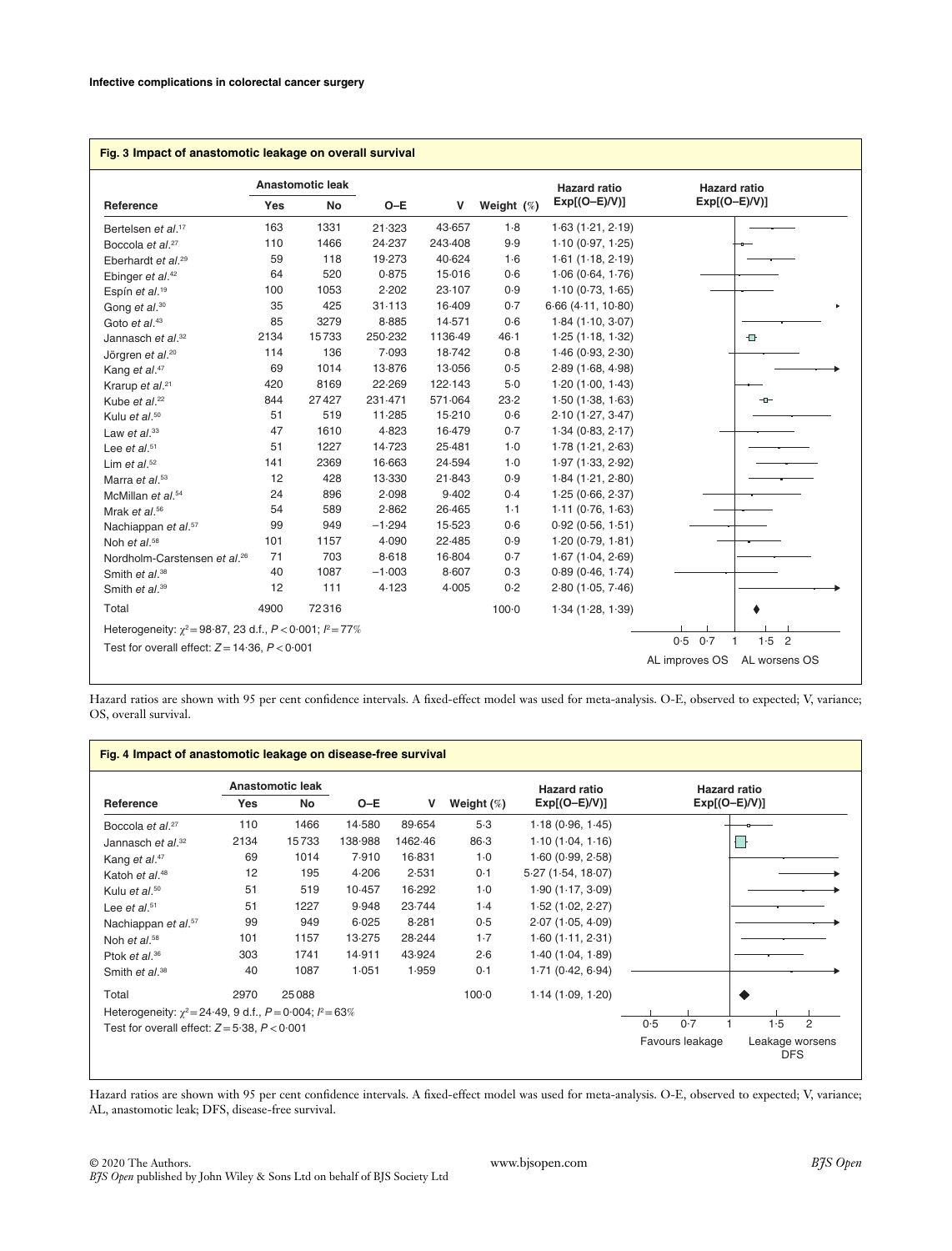|                                                                   |      | <b>Anastomotic leak</b> |          |         |               | <b>Hazard ratio</b> |     |     | <b>Hazard ratio</b> |  |
|-------------------------------------------------------------------|------|-------------------------|----------|---------|---------------|---------------------|-----|-----|---------------------|--|
| Reference                                                         | Yes  | No                      | $O-E$    | v       | Weight $(\%)$ | $Exp[(O-E)/V)]$     |     |     | $Exp[(O-E)/V)]$     |  |
| Boccola et al. <sup>27</sup>                                      | 110  | 1466                    | 13.305   | 74.544  | 14.3          | 1.20(0.95, 1.50)    |     |     |                     |  |
| Eberhardt et al. <sup>29</sup>                                    | 59   | 118                     | 9.626    | 20.482  | 3.9           | 1.60(1.04, 2.47)    |     |     |                     |  |
| Ebinger et al. <sup>42</sup>                                      | 64   | 520                     | 1.210    | 7.309   | 1.4           | 1.18(0.57, 2.44)    |     |     |                     |  |
| Espín et al. <sup>19</sup>                                        | 100  | 1053                    | 3.241    | 15.654  | 3.0           | 1.23(0.75, 2.02)    |     |     |                     |  |
| Goto et $al.^{43}$                                                | 85   | 3279                    | 5.809    | 7.636   | 1.5           | 2.14(1.05, 4.35)    |     |     |                     |  |
| Gupta et al. <sup>31</sup>                                        | 15   | 257                     | $-0.327$ | 5.177   | $1-0$         | 0.94(0.40, 2.22)    |     |     |                     |  |
| Jörgren et al. <sup>20</sup>                                      | 114  | 136                     | 2.613    | 10.261  | 2.0           | 1.29(0.70, 2.38)    |     |     |                     |  |
| Kube et al. <sup>22</sup>                                         | 844  | 27427                   | 131.145  | 350.035 | 67.2          | 1.45(1.31, 1.62)    |     |     |                     |  |
| Law et $al.^{34}$                                                 | 60   | 1520                    | 8.575    | 17.551  | $3-4$         | 1.63(1.02, 2.60)    |     |     |                     |  |
| McMillan et al. <sup>54</sup>                                     | 24   | 896                     | 9.582    | 12.369  | 2.4           | 2.17(1.24, 3.79)    |     |     |                     |  |
| Total                                                             | 1475 | 36672                   |          |         | $100 - 0$     | 1.43(1.31, 1.55)    |     |     |                     |  |
| Heterogeneity: $\chi^2 = 8.09$ , 9 d.f., $P = 0.52$ ; $l^2 = 0\%$ |      |                         |          |         |               |                     |     |     |                     |  |
| Test for overall effect: $Z = 8.10$ , $P < 0.001$                 |      |                         |          |         |               |                     | 0.2 | 0.5 | $\overline{2}$      |  |

Hazard ratios are shown with 95 per cent confidence intervals. A fixed-effect model was used for meta-analysis. O-E, observed to expected; V, variance; AL, anastomotic leak; CSS, cancer-specific survival.

|                                                                                                                          |            | <b>Anastomotic leak</b> |           |        |               | <b>Hazard ratio</b> | <b>Hazard ratio</b>                                                                          |
|--------------------------------------------------------------------------------------------------------------------------|------------|-------------------------|-----------|--------|---------------|---------------------|----------------------------------------------------------------------------------------------|
| Reference                                                                                                                | <b>Yes</b> | <b>No</b>               | $O-E$     | v      | Weight $(\%)$ | $Exp[(O-E)/V)]$     | $Exp[(O-E)/V)]$                                                                              |
| Bertelsen et al. <sup>17</sup>                                                                                           | 163        | 1331                    | 4.599     | 11.343 | 3.5           | 1.50(0.84, 2.68)    |                                                                                              |
| Eberhardt et al. <sup>29</sup>                                                                                           | 59         | 118                     | 4.494     | 5.700  | $1-7$         | 2.20(0.97, 5.00)    |                                                                                              |
| Espín et al. <sup>19</sup>                                                                                               | 100        | 1053                    | $-0.332$  | 3.524  | $1-1$         | 0.91(0.32, 2.59)    |                                                                                              |
| Goto et al. <sup>43</sup>                                                                                                | 85         | 3279                    | 5.576     | 4.177  | $1-3$         | 3.80(1.46, 9.91)    |                                                                                              |
| Gupta et al. <sup>31</sup>                                                                                               | 15         | 257                     | 1.026     | 2.096  | 0.6           | 1.63(0.42, 6.32)    |                                                                                              |
| Jannasch et $al^{32}$                                                                                                    | 2134       | 15733                   | $-21.304$ | 172.52 | 52.7          | 0.88(0.76, 1.03)    | $\Box$                                                                                       |
| Jörgren et al. <sup>20</sup>                                                                                             | 114        | 136                     | 0.996     | 4.632  | 1.4           | 1.24(0.50, 3.08)    |                                                                                              |
| Kang et al. <sup>47</sup>                                                                                                | 69         | 1014                    | 11.977    | 24.991 | 7.6           | 1.61(1.09, 2.39)    |                                                                                              |
| Katoh et al. <sup>48</sup>                                                                                               | 12         | 195                     | 3.395     | 2.136  | 0.7           | 4.90(1.28, 18.73)   |                                                                                              |
| Krarup et al. <sup>21</sup>                                                                                              | 420        | 8169                    | $-7.549$  | 30.383 | 9.3           | 0.78(0.55, 1.11)    |                                                                                              |
| Kulu et al. <sup>50</sup>                                                                                                | 51         | 519                     | 1.179     | 3.009  | 0.9           | 1.48(0.48, 4.58)    |                                                                                              |
| Law et al. <sup>34</sup>                                                                                                 | 60         | 1520                    | 3.861     | 5.379  | 1·6           | 2.05(0.88, 4.77)    |                                                                                              |
| Lim et al. $52$                                                                                                          | 141        | 2369                    | 14.660    | 12.975 | 4.0           | 3.10(1.80, 5.33)    |                                                                                              |
| Miccini et al. <sup>55</sup>                                                                                             | 34         | 445                     | 6.532     | 7.047  | 2.2           | 2.53(1.21, 5.29)    |                                                                                              |
| Nachiappan et al. <sup>57</sup>                                                                                          | 99         | 949                     | 1.989     | 2.506  | 0.8           | 2.21(0.64, 7.63)    |                                                                                              |
| Noh et al. <sup>58</sup>                                                                                                 | 101        | 1157                    | 10.095    | 11.02  | $3-4$         | 2.50(1.38, 4.51)    |                                                                                              |
| Ptok et al. $36$                                                                                                         | 303        | 1741                    | 7.185     | 16.768 | $5-1$         | 1.53(0.95, 2.48)    |                                                                                              |
| Smith et al. <sup>38</sup>                                                                                               | 40         | 1087                    | 0.333     | 1.914  | 0.6           | 1.19(0.29, 4.91)    |                                                                                              |
| Tsujimoto et al. <sup>59</sup>                                                                                           | 29         | 1018                    | 6.646     | 5.330  | 1·6           | 3.48(1.49, 8.13)    |                                                                                              |
| Total                                                                                                                    | 4029       | 42090                   |           |        | $100 - 0$     | 1.18(1.06, 1.32)    |                                                                                              |
| Heterogeneity: $\chi^2 = 67.99$ , 18 d.f., $P < 0.001$ ; $P = 74\%$<br>Test for overall effect: $Z = 3.06$ , $P = 0.002$ |            |                         |           |        |               | 0.1                 | 0.5<br>$\overline{2}$<br>0.2<br>5<br>10<br>$\overline{1}$<br>AL improves LR<br>AL worsens LR |

Hazard ratios are shown with 95 per cent confidence intervals. A fixed-effect model was used for meta-analysis. O-E, observed to expected; V, variance; AL, anastomotic leak; LR, local recurrence.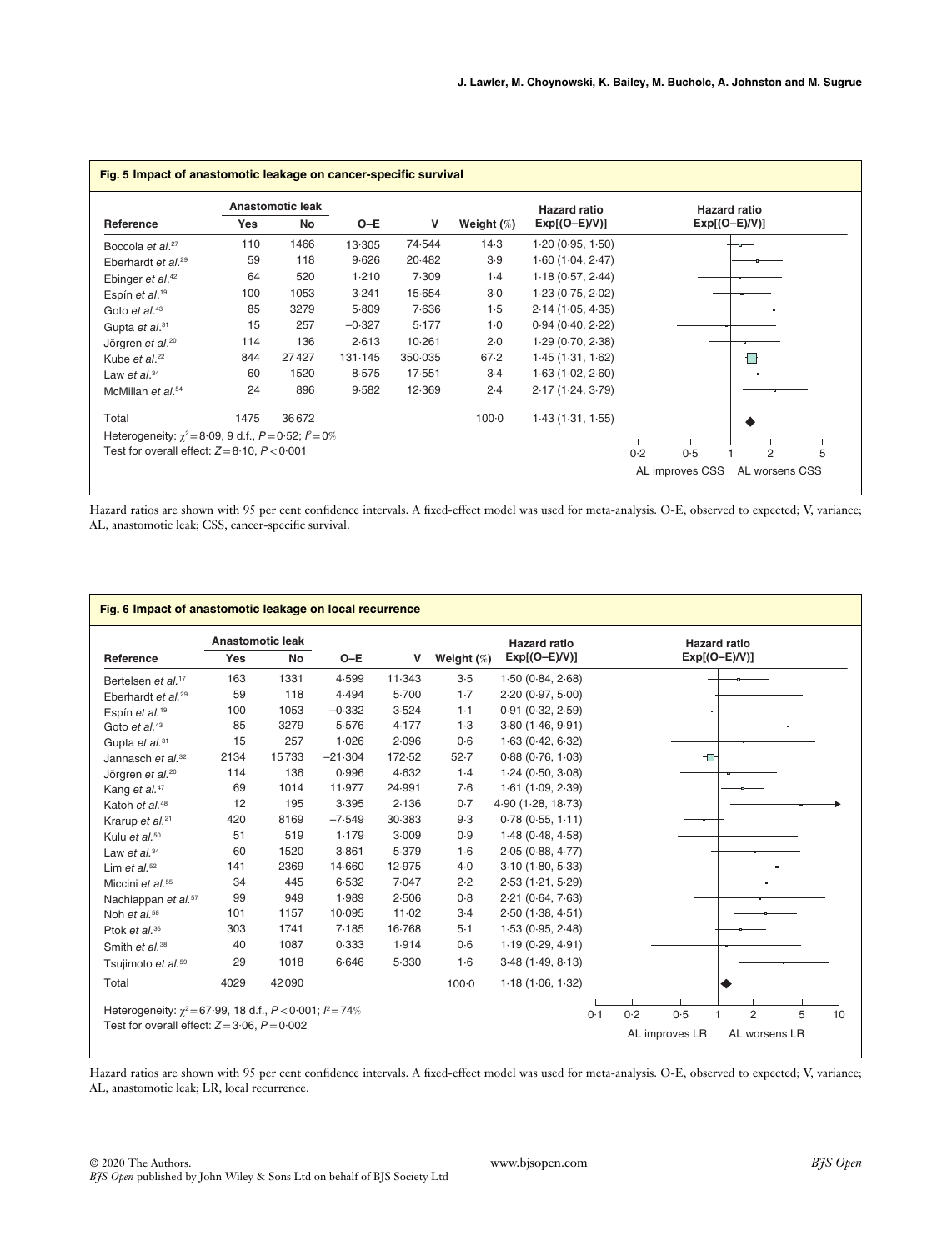| Fig. 7 Impact of anastomotic leakage on overall recurrence        |      |                        |          |        |                  |                                        |                                        |  |  |  |
|-------------------------------------------------------------------|------|------------------------|----------|--------|------------------|----------------------------------------|----------------------------------------|--|--|--|
| Reference                                                         | Yes  | Anastomotic leak<br>No | $O-E$    | V      | Weight $(\%)$    | <b>Hazard ratio</b><br>$Exp[(O-E)/V)]$ | <b>Hazard ratio</b><br>$Exp[(O-E)/V)]$ |  |  |  |
| Bertelsen et al. <sup>17</sup>                                    | 163  | 1331                   | 2.941    | 24.060 | 12.1             | 1.13(0.76, 1.69)                       |                                        |  |  |  |
| Eberhardt et al. <sup>29</sup>                                    | 59   | 118                    | 11.647   | 18.661 | 9.4              | 1.87(1.19, 2.94)                       |                                        |  |  |  |
| Espín et al. <sup>19</sup>                                        | 100  | 1053                   | 2.132    | 16.269 | $8-2$            | 1.14(0.70, 1.85)                       |                                        |  |  |  |
| Goto et al. $43$                                                  | 85   | 3279                   | 9.207    | 21.892 | 11.0             | 1.52(1.00, 2.32)                       |                                        |  |  |  |
| Jung et al. <sup>46</sup>                                         | 35   | 1356                   | 4.620    | 5.963  | $3-0$            | 2.17(0.97, 4.84)                       |                                        |  |  |  |
| Jörgren et al. <sup>20</sup>                                      | 114  | 136                    | $-4.307$ | 13.111 | $6-6$            | 0.72(0.42, 1.24)                       |                                        |  |  |  |
| Katoh et al. <sup>48</sup>                                        | 12   | 195                    | 3.395    | 2.136  | $1 - 1$          | 4.90(1.28, 18.73)                      |                                        |  |  |  |
| Krarup et al. <sup>21</sup>                                       | 420  | 8169                   | 26.097   | 74.422 | 37.4             | 1.42(1.13, 1.78)                       |                                        |  |  |  |
| Law et al. $33$                                                   | 47   | 1610                   | 12.817   | 17.166 | $8-6$            | 2.11(1.31, 3.39)                       |                                        |  |  |  |
| Tsujimoto et al. <sup>59</sup>                                    | 29   | 1018                   | 6.646    | 5.330  | 2.7              | 3.48(1.49, 8.13)                       |                                        |  |  |  |
| Total                                                             | 1064 | 18265                  |          |        | 100 <sub>0</sub> | 1.46(1.27, 1.68)                       |                                        |  |  |  |
| Heterogeneity: $\chi^2 = 20.77$ , 9 d.f., $P = 0.01$ ; $P = 57\%$ |      |                        |          |        |                  |                                        |                                        |  |  |  |
| Test for overall effect: $Z = 5.33$ , $P < 0.001$                 |      |                        |          |        |                  |                                        | 0.2<br>2<br>5<br>0.5                   |  |  |  |
|                                                                   |      |                        |          |        |                  |                                        | AL improves OR<br>AL worsens OR        |  |  |  |

Hazard ratios are shown with 95 per cent confidence intervals. A fixed-effect model was used for meta-analysis. O-E, observed to expected; V, variance; AL, anastomotic leak.

survival. Three<sup>37,40,44</sup> of 11 articles reported disease-free survival and two<sup>23,41</sup> of 11 articles cancer-specific survival. Infective complications were shown to have a significant negative effect on overall survival (HR 1⋅37, 95 per cent c.i. 1⋅28 to 1⋅46) (*Fig*. *2*) and cancer-specific survival (HR 2⋅58, 2⋅15 to 3⋅10). However, there was no significant association between infective complications and disease-free survival (HR 0⋅89, 0⋅74 to 1⋅08).

## **Anastomotic leakage**

Anastomotic leakage data were suitable for analysis in 31 publications. The mean leak rate was 7⋅4 (range 2⋅5–33⋅3) per cent (*Table 1*). The effect of anastomotic leakage on overall survival could be assessed in 24 articles, and its effect on disease-free survival in ten of 31 studies. Cancer-specific survival was reported in ten of 31 articles. Nineteen of the 31 articles reported on local recurrence and ten on overall recurrence.

Anastomotic leakage had a negative impact on overall survival (HR 1⋅34, 95 per cent c.i. 1⋅28 to 1⋅39) (*Fig*. *3*), disease-free survival (HR 1⋅14, 1⋅09 to 1⋅20) (*Fig*. *4*), cancer-specific survival (HR 1⋅43, 1⋅31 to 1⋅55) (*Fig*. 5), local recurrence (HR 1⋅18, 1⋅06 to 1⋅32) (*Fig*. *6*) and overall recurrence (HR 1⋅46, 1⋅27 to 1⋅68) (*Fig*. *7*).

## **Discussion**

This meta-analysis of 154 981 patients in 43 studies evaluated the impact of both wound-related non-anastomotic infective complications and anastomotic leakage, and identified a statistically significant negative oncological effect.

From the outset of this extensive literature review there were a number of limitations. In the overall cohort, narrowed by the quality of data and MINORS analysis, there was significant heterogeneity. SSI definitions are problematic, with variation from study to study. This is unfortunately common in all forms of surgery. In a 20-year period up to 2015, only 18 per cent of the top 50 cited peer-reviewed publications on ventral hernia were found to use a standardized definition of SSI and surgical-site occurrence after ventral hernia repair<sup>60,61</sup>. The absence of a common language impedes comparisons in the literature and accurate metrics of hospital quality measures<sup>60</sup>. In addition, the period of surveillance used to report SSI varies between 30 and 60 days<sup>42,60</sup>. Anastomotic leak itself has a heterogeneous spectrum of presentation, depending on the effort made to detect leakage and the criteria used, whether based on combined clinical, radiological or endoscopic features. This may give rise to heterogeneity representing a potential limitation of this meta-analysis. Few articles, in general, addressed the effect of SSI on oncological outcomes; some evaluated overall survival, a few reported disease-free survival and none considered the recurrence rate. Furthermore, owing to the limited numbers of papers, it was not possible to undertake a subset analysis for different stages of colorectal cancer, nor to differentiate between colonic and rectal cancers.

The mean leak rate was 7⋅4 per cent across the 31 articles included in the analysis of anastomotic leak; this is in keeping with the mean leak rate in international  $data<sup>62</sup>$ . Anastomotic leakage is increasingly topical; there have been paradigm shifts in surgical, prehabilitation,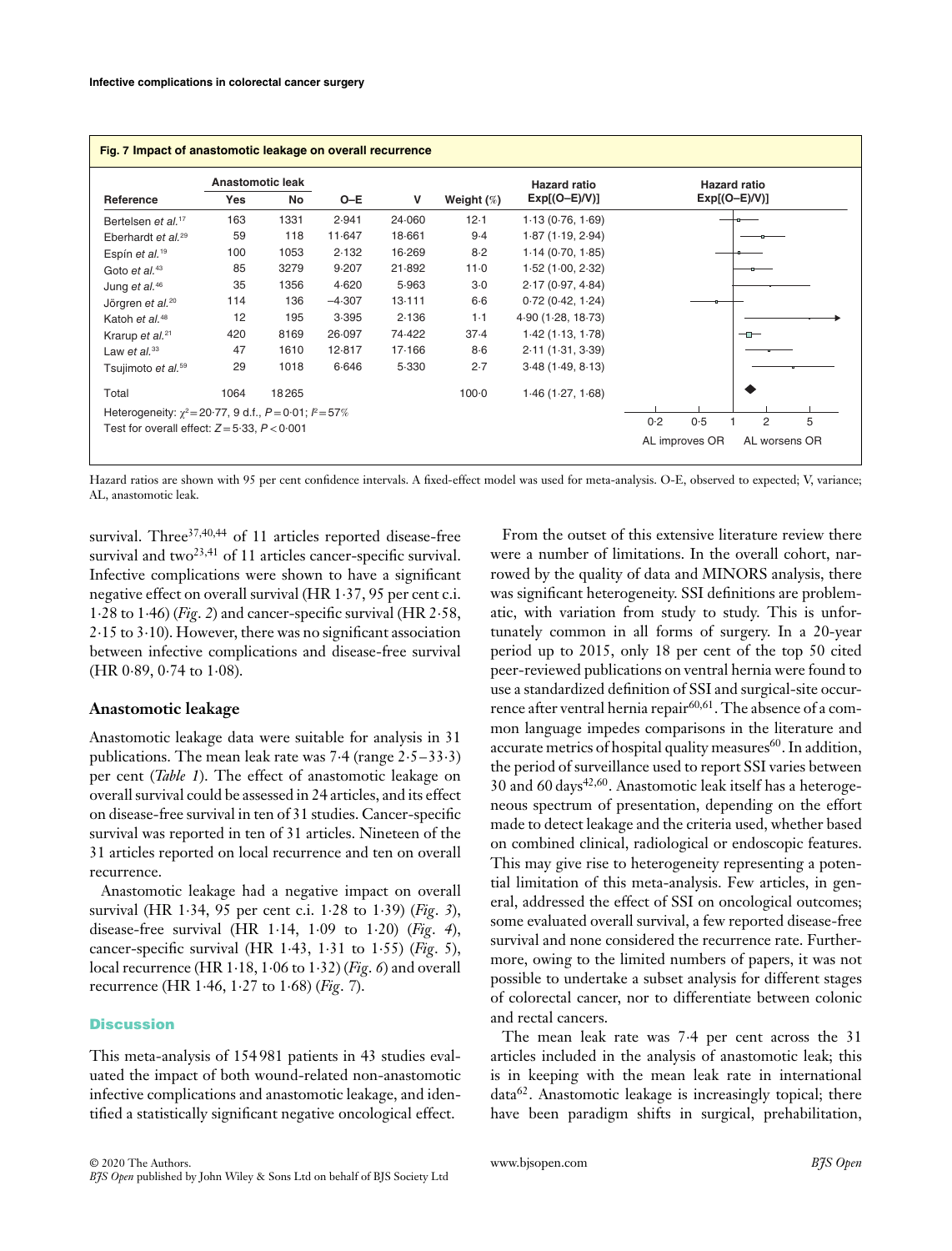intraoperative and postoperative approaches to reducing leakage<sup>62-64</sup>.

This meta-analysis reinforces the findings of a meta-analysis $^{65}$  in 2016, which showed that complication severity had a significant impact on both disease-free and overall survival. Three other studies<sup>66-68</sup> identified a negative impact of anastomotic leakage on long-term cancer-specific survival, particularly noting an increase in local recurrence. Current efforts at SSI management after colorectal surgery focus on compliance with guidelines and evaluation of infection rates, but Gantz and colleagues<sup>69</sup> recently suggested that improvement is needed. Martinez *et al.*<sup>70</sup> suggested establishing national SSI bundles. Historically, mechanical and oral bowel preparations were favoured, but then bowel preparation went out of vogue. Now there is the potential for reintroduction of bowel cleansing and recognition of the importance of other factors including those relating to the gut microbiome. The gut microbiome potentially has an effect on infection and also a separate oncological effect. A variety of environmental factors, including diet, antibiotics, bowel preparation and surgical stress, act on the microbiome, altering its architecture and function, with a negative effect on oncological outcomes after surgery<sup>71</sup>. It is clear from the present data that anastomotic leakage is associated with increased local recurrence and decreased overall survival. The recent German rectal trial CAO/ARO/AIO-94<sup>7</sup> showed that surgical complications are significantly associated with reduced overall survival. Patients with complications are more likely to have distant metastasis and local recurrences. The reason for this is somewhat unclear, although it is known that cancer cells shed from the bowel may embed themselves on stapling devices, leading to enhanced tumour dissemination in the event of anastomotic leak or reoperation. Exfoliated cancer cells have been detected in the colonic lumen and on stapling devices, suggesting that anastomotic leakage could enhance dissemination<sup>72,73</sup>.

There are many confounders to the potential negative oncological effects of infection. Systemic inflammation has been shown to promote micrometastasis<sup>74</sup>. An infection-led inflammatory cascade will activate cytokines, and cell- and humoral-mediated immunity.

Local recurrence is an important clinical outcome for patients with colorectal cancer; many treatment modalities have been investigated with the aim of reducing pelvic occurrence from total mesorectal excision to neoadjuvant chemoradiotherapy. The present study has identified that additional measures and routine use of SSI prevention bundles need to be implemented to reduce infective complications<sup>75</sup>. Infection prevention should

become a potential target for oncological improvement; opportunities to reduce deep wound infection need to be revisited, incorporating wound bundles, intraoperative protective measures such as use of wound protectors, potential antibiotic solution and rectal washouts, and closer monitoring with intra-abdominal pressure measurement after surgery.

This study had a number of limitations. An initial trawl of the literature identified almost 13 000 potential publications. On deeper analysis, including qualitative evaluation using the MINORS criteria, it was found that many of these papers lacked a definition of either SSI or anastomotic leakage<sup>60,61</sup> and, most importantly, no relationship between adverse events and oncological outcome was reported. In contrast, it is increasingly being recognized in other fields of oncology, such as breast cancer, that there may be a relationship between infection and cancer recurrence<sup>76</sup>. Surprisingly SSI data have not been included in cancer registries. Uniform data definitions and data analysis would make analysis easier. The small number of papers reporting infective complications may have led to bias in the present results. Subset analysis of SSI effects at different cancer stages was not possible.

This meta-analysis has identified a statistically significant association between both anastomotic leak and wound infection/SSI and adverse oncological outcomes. Oncological registries incorporating infective and adverse events as part of their outcome analysis may help in understanding the relationship between SSI and oncological outcomes. Reduction in SSI may prove to be a noteworthy part of adjuvant cancer therapy, and wound bundles should become mandatory. There needs to be greater adoption and monitoring of strategies that might reduce SSIs and their negative impact.

#### **Acknowledgements**

M.B. is supported by the European Union's INTERREG VA Programme, managed by the Special EU Programmes Body (SEUPB) and the Dr George Moore Endowment for Data Science at Ulster University.

*Disclosure:* The authors declare no conflict of interest.

## **References**

- 1 Dušek L, Mužík J, Malúšková D, Šnajdrová L. *Epidemiology of Colorectal Cancer: International Comparison*; 2015. [http://www](http://www.crcprevention.eu/index.php?pg=colorectal-cancer-epidemiology) [.crcprevention.eu/index.php?pg=colorectal-cancer](http://www.crcprevention.eu/index.php?pg=colorectal-cancer-epidemiology)[epidemiology](http://www.crcprevention.eu/index.php?pg=colorectal-cancer-epidemiology) [accessed 4 January 2019].
- 2 National Cancer Institute. Surveillance, epidemiology, and End Results Program. *Cancer Stat Facts: Colorectal Cancer*.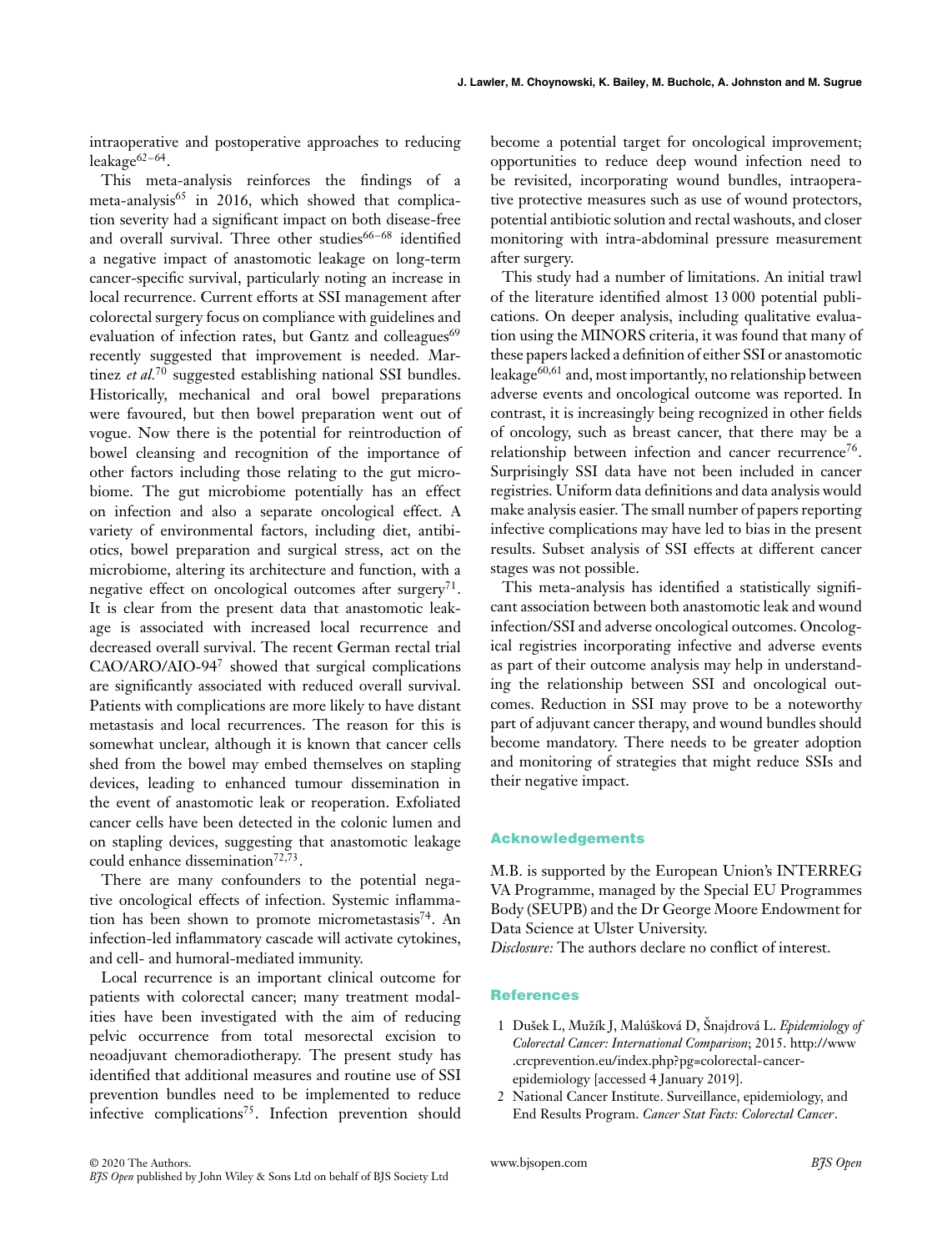<https://seer.cancer.gov/statfacts/html/colorect.html> [accessed 4 January 2019].

- 3 Sauer R, Liersch T, Merkel S, Fietkau R, Hohenberger W, Hess C *et al.* Preoperative *versus* postoperative chemoradiotherapy for locally advanced rectal cancer: results of the German CAO/ARO/AIO-94 randomized phase III trial after a median follow-up of 11 years. *J Clin Oncol* 2012; **30**: 1926–1933.
- 4 Renouf DJ, Woods R, Speers C, Hay J, Phang PT, Fitzgerald C *et al.* Improvements in 5-year outcomes of stage II/III disease for rectal cancer relative to colon cancer. *Am J Clin Oncol* 2013; **36**: 558–564.
- 5 Heald RJ, Moran BJ, Ryall RD, Sexton R, MacFarlane JK. Rectal cancer: the Basingstoke experience of total mesorectal excision, 1978–1997. *Arch Surg* 1998; **133**: 894–898.
- 6 Badia JM, Casey AL, Petrosillo N, Hudson PM, Mitchell SA, Crosby C. Impact of surgical site infection on healthcare costs and patient outcomes: a systematic review in six European countries. *J Hosp Infect* 2017; **96**: 1–15.
- 7 Sprenger T, Beißbarth T, Sauer R, Tschmelitsch J, Fietkau R, Liersch T *et al.* Long-term prognostic impact of surgical complications in the German Rectal Cancer Trial CAO/ARO/AIO-94. *Br J Surg* 2018; **105**: 1510–1518.
- 8 Balkwill F, Mantovani A. Inflammation and cancer: back to Virchow? *Lancet* 2001; **357**: 539–545.
- 9 Hawkins AT, Berger DL, Shellito PC, Sylla P, Bordeianou L. Wound dehiscence after abdominoperineal resection for low rectal cancer is associated with decreased survival. *Dis Colon Rectum* 2014; **57**: 143–150.
- 10 Martin D, Hübner M, Moulin E, Pache B, Clerc D, Hahnloser D *et al.* Timing, diagnosis and treatment of surgical site infections after colonic surgery – prospective surveillance of 1263 patients. *J Hosp Infect* 2018; **100**: 393–399.
- 11 Sparreboom CL, Wu Z, Lingsma HF, Menon AG, Kleinrensink GJ, Nuyttens JJ *et al.*; Dutch ColoRectal Audit Group. Anastomotic leakage and interval between preoperative short-course radiotherapy and operation for rectal cancer. *J Am Coll Surg* 2018; **227**: 223–231.
- 12 PRISMA. *Preferred Reporting Items for Systematic Reviews and Meta-Analyses*.<http://prisma-statement.org/> [accessed 24 June 2017].
- 13 Slim K, Nini E, Forestier D, Kwiatkowski F, Panis Y, Chipponi J. Methodological index for non-randomized studies (MINORS): development and validation of a new instrument. *ANZ J Surg* 2003; **73**: 712–716.
- 14 National Healthcare Safety Network, Centers for Disease Control and Prevention. *Surgical Site Infection (SSI) Event*; 2017. [https://web.archive.org/web/20170211232908/https://](https://web.archive.org/web/20170211232908/https://www.cdc.gov/nhsn/pdfs/pscmanual/9pscssicurrent.pdf) [www.cdc.gov/nhsn/pdfs/pscmanual/9pscssicurrent.pdf](https://web.archive.org/web/20170211232908/https://www.cdc.gov/nhsn/pdfs/pscmanual/9pscssicurrent.pdf) [accessed 25 January 2017].
- 15 National Cancer Institute. *NCI Dictionary of Cancer Terms*. [http://www.cancer.gov/publications/dictionaries/cancer](http://www.cancer.gov/publications/dictionaries/cancer-terms)[terms](http://www.cancer.gov/publications/dictionaries/cancer-terms) [accessed 24 July 2018].
- 16 Tierney J, Stewart L, Ghersi D, Burdett S, Sydes M. Practical methods for incorporating summary time-to-event data into meta-analysis. *Trials* 2007; **8**: 16.
- 17 Bertelsen CA, Andreasen AH, Jørgensen T, Harling H; Danish Colorectal Cancer Group. Anastomotic leakage after curative anterior resection for rectal cancer: short and long-term outcome. *Colorectal Dis* 2010; **12**: e76–e81.
- 18 Cone MM, Herzig DO, Diggs BS, Rea JD, Hardiman KM, Lu KC. Effect of surgical approach on 30-day mortality and morbidity after elective colectomy: a NSQIP study. *J Gastrointest Surg* 2012; **16**: 1212–1217.
- 19 Espín E, Ciga MA, Pera M, Ortiz H, Lujan J, Fraccalvieri D *et al.*; Spanish Rectal Cancer Project. Oncological outcome following anastomotic leak in rectal surgery. *Br J Surg* 2015; **102**: 416–422.
- 20 Jörgren F, Johansson R, Damber L, Lindmark G. Anastomotic leakage after surgery for rectal cancer: a risk factor for local recurrence, distant metastasis and reduced cancer-specific survival? *Colorectal Dis* 2011; **13**: 272–283.
- 21 Krarup PM, Nordholm-Carstensen A, Jorgensen LN, Harling H. Anastomotic leak increases distant recurrence and long-term mortality after curative resection for colonic cancer: a nationwide cohort study. *Ann Surg* 2014; **259**: 930–938.
- 22 Kube R, Mroczkowski P, Granowski D, Benedix F, Sahm M, Schmidt U *et al.*; Study group Qualitätssicherung Kolon/Rektum-Karzinome (Primärtumor). Quality assurance in primary colorectal carcinoma. Anastomotic leakage after colon cancer surgery: a predictor of significant morbidity and hospital mortality, and diminished tumour-free survival. *Eur J Surg Oncol* 2010; **36**: 120–124.
- 23 Aquina CT, Mohile SG, Tejani MA, Becerra AZ, Xu Z, Hensley BJ *et al.* The impact of age on complications, survival, and cause of death following colon cancer surgery. *Br J Cancer* 2017; **116**: 389–397.
- 24 Artinyan A, Orcutt ST, Anaya DA, Richardson P, Chen GJ, Berger DH. Infectious postoperative complications decrease long-term survival in patients undergoing curative surgery for colorectal cancer: a study of 12 075 patients. *Ann Surg* 2015; **261**: 497–505.
- 25 Chu DI, Schlieve CR, Colibaseanu DT, Simpson PJ, Wagie AE, Cima RR *et al.* Surgical site infections (SSIs) after stoma reversal (SR): risk factors, implications, and protective strategies. *J Gastrointest Surg* 2015; **19**: 327–334.
- 26 Nordholm-Carstensen A, Rolff HC, Krarup PM. Differential impact of anastomotic leak in patients with stage IV colonic or rectal cancer: a nationwide cohort study. *Dis Colon Rectum* 2017; **60**: 497–507.
- 27 Boccola MA, Buettner PG, Rozen WM, Siu SK, Stevenson AR, Stitz R *et al.* Risk factors and outcomes for anastomotic leakage in colorectal surgery: a single-institution analysis of 1576 patients. *World J Surg* 2011; **35**: 186–195.
- 28 Duron JJ, Duron E, Dugue T, Pujol J, Muscari F, Collet D *et al.* Risk factors for mortality in major digestive surgery in the elderly: a multicenter prospective study. *Ann Surg* 2011; **254**: 375–382.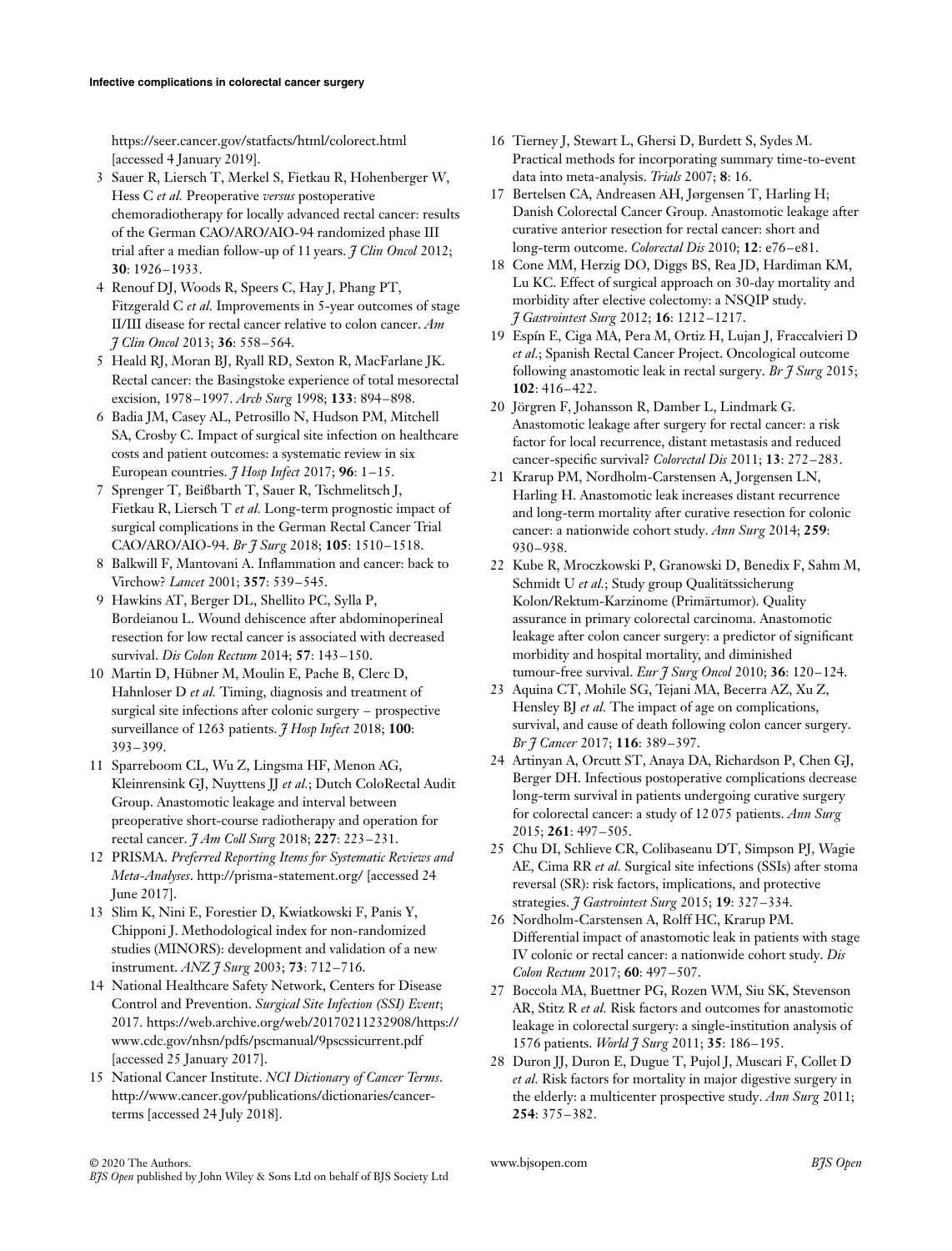- 29 Eberhardt JM, Kiran RP, Lavery IC. The impact of anastomotic leak and intra-abdominal abscess on cancer-related outcomes after resection for colorectal cancer: a case control study. *Dis Colon Rectum* 2009; **52**: 380–386.
- 30 Gong J, Yang L, Huang X, Sun B, Zhou J, Yu D *et al.* Outcomes based on risk assessment of anastomotic leakage after rectal cancer surgery. *Asian Pac J Cancer Prev* 2014; **15**: 707–712.
- 31 Gupta RK, Agrawal CS, Pathania OP, Bajracharya A, Sah SP, Sah PL. Anterior resection for rectal cancer with mesorectal excision: institutional review. *Indian J Surg* 2013; **75**: 10–16.
- 32 Jannasch O, Klinge T, Otto R, Chiapponi C, Udelnow A, Lippert H *et al.* Risk factors, short and long term outcome of anastomotic leaks in rectal cancer. *Oncotarget* 2015; **6**: 36 884–36 893.
- 33 Law WL, Choi HK, Lee YM, Ho JW. The impact of postoperative complications on long-term outcomes following curative resection for colorectal cancer. *Ann Surg Oncol* 2007; **14**: 2559–2566.
- 34 Law WL, Choi HK, Lee YM, Ho JW, Seto CL. Anastomotic leakage is associated with poor long-term outcome in patients after curative colorectal resection for malignancy. *J Gastrointest Surg* 2007; **11**: 8–15.
- 35 Platt JJ, Ramanathan ML, Crosbie RA, Anderson JH, McKee RF, Horgan PG *et al.* C-reactive protein as a predictor of postoperative infective complications after curative resection in patients with colorectal cancer. *Ann Surg Oncol* 2012; **19**: 4168–4177.
- 36 Ptok H, Marusch F, Meyer F, Schubert D, Gastinger I, Lippert H. Impact of anastomotic leakage on oncological outcome after rectal cancer resection. *Br J Surg* 2007; **94**: 1548–1554.
- 37 Richards C, Platt J, Anderson J, McKee R, Horgan P, McMillan D. The impact of perioperative risk, tumor pathology and surgical complications on disease recurrence following potentially curative resection of colorectal cancer. *Ann Surg* 2011; **254**: 83–89.
- 38 Smith JD, Paty PB, Guillem JG, Temple LK, Weiser MR, Nash GM. Anastomotic leak is not associated with oncologic outcome in patients undergoing low anterior resection for rectal cancer. *Ann Surg* 2012; **256**: 1034–1038.
- 39 Smith JD, Butte JM, Weiser MR, D'Angelica MI, Paty PB, Temple LK *et al.* Anastomotic leak following low anterior resection in stage IV rectal cancer is associated with poor survival. *Ann Surg Oncol* 2013; **20**: 2641–2646.
- 40 Thorgersen EB, Goscinski MA, Spasojevic M, Solbakken AM, Mariathasan AB, Boye K *et al.* Deep pelvic surgical site infection after radiotherapy and surgery for locally advanced rectal cancer. *Ann Surg Oncol* 2017; **24**: 721–728.
- 41 Attiê R, Chinen LT, Yoshioka EM, Silva MC, de Lima VC. Acute bacterial infection negatively impacts cancer specific survival of colorectal cancer patients. *World J Gastroenterol* 2014; **20**: 13 930–13 935.
- 42 Ebinger SM, Warschkow R, Tarantino I, Schmied BM, Marti L. Anastomotic leakage after curative rectal cancer

resection has no impact on long-term survival: a propensity score analysis. *Int J Colorectal Dis* 2015; **30**: 1667–1675.

- 43 Goto S, Hasegawa S, Hida K, Uozumi R, Kanemitsu Y, Watanabe T *et al.*; Study Group for Nomogram of the Japanese Society for Cancer of the Colon and Rectum. Multicenter analysis of impact of anastomotic leakage on long-term oncologic outcomes after curative resection of colon cancer. *Surgery* 2017; **162**: 317–324.
- 44 Haruki K, Shiba H, Fujiwara Y, Furukawa K, Wakiyama S, Ogawa M *et al.* Negative impact of surgical site infection on long-term outcomes after hepatic resection for colorectal liver metastases. *Anticancer Res* 2013; **33**: 1697–1703.
- 45 Huang TS, Hu FC, Fan CW, Lee CH, Jwo SC, Chen HY. A simple novel model to predict hospital mortality, surgical site infection, and pneumonia in elderly patients undergoing operation. *Dig Surg* 2010; **27**: 224–231.
- 46 Jung SH, Yu CS, Choi PW, Kim DD, Park IJ, Kim HC *et al.* Risk factors and oncologic impact of anastomotic leakage after rectal cancer surgery. *Dis Colon Rectum* 2008; **51**: 902–908.
- 47 Kang J, Choi GS, Oh JH, Kim NK, Park JS, Kim MJ *et al.* Multicenter analysis of long-term oncologic impact of anastomotic leakage after laparoscopic total mesorectal excision: the Korean laparoscopic colorectal surgery study group. *Medicine* 2015; **94**: 1202.
- 48 Katoh H, Yamashita K, Wang G, Sato T, Nakamura T, Watanabe M. Anastomotic leakage contributes to the risk for systemic recurrence in stage II colorectal cancer. *J Gastrointest Surg* 2011; **15**: 120–129.
- 49 Kerin Povšič M, Ihan A, Beovič B. Post-operative infection is an independent risk factor for worse long-term survival after colorectal cancer surgery. *Surg Infect (Larchmt)* 2016; **17**: 700–712.
- 50 Kulu Y, Tarantio I, Warschkow R, Kny S, Schneider M, Schmied BM *et al.* Anastomotic leakage is associated with impaired overall and disease-free survival after curative rectal cancer resection: a propensity score analysis. *Ann Surg Oncol* 2015; **22**: 2059–2067.
- 51 Lee WS, Yun SH, Roh YN, Yun HR, Lee WY, Cho YB *et al.* Risk factors and clinical outcome for anastomotic leakage after total mesorectal excision for rectal cancer. *World J Surg* 2008; **32**: 1124–1129.
- 52 Lim SB, Yu CS, Kim CW, Yoon YS, Park IJ, Kim JC. The types of anastomotic leakage that develop following anterior resection for rectal cancer demonstrate distinct characteristics and oncologic outcomes. *Int J Colorectal Dis* 2015; **30**: 1533–1540.
- 53 Marra F, Steffen T, Kalak N, Warschkow R, Tarantino I, Lange J *et al.* Anastomotic leakage as a risk factor for the long-term outcome after curative resection of colon cancer. *Eur J Surg Oncol* 2009; **35**: 1060–1064.
- 54 McMillan DC, McArdle CS, Morrison DS. A clinical risk score to predict 3-, 5-and 10-year survival in patients undergoing surgery for Dukes B colorectal cancer. *Br J Cancer* 2010; **103**: 970–974.